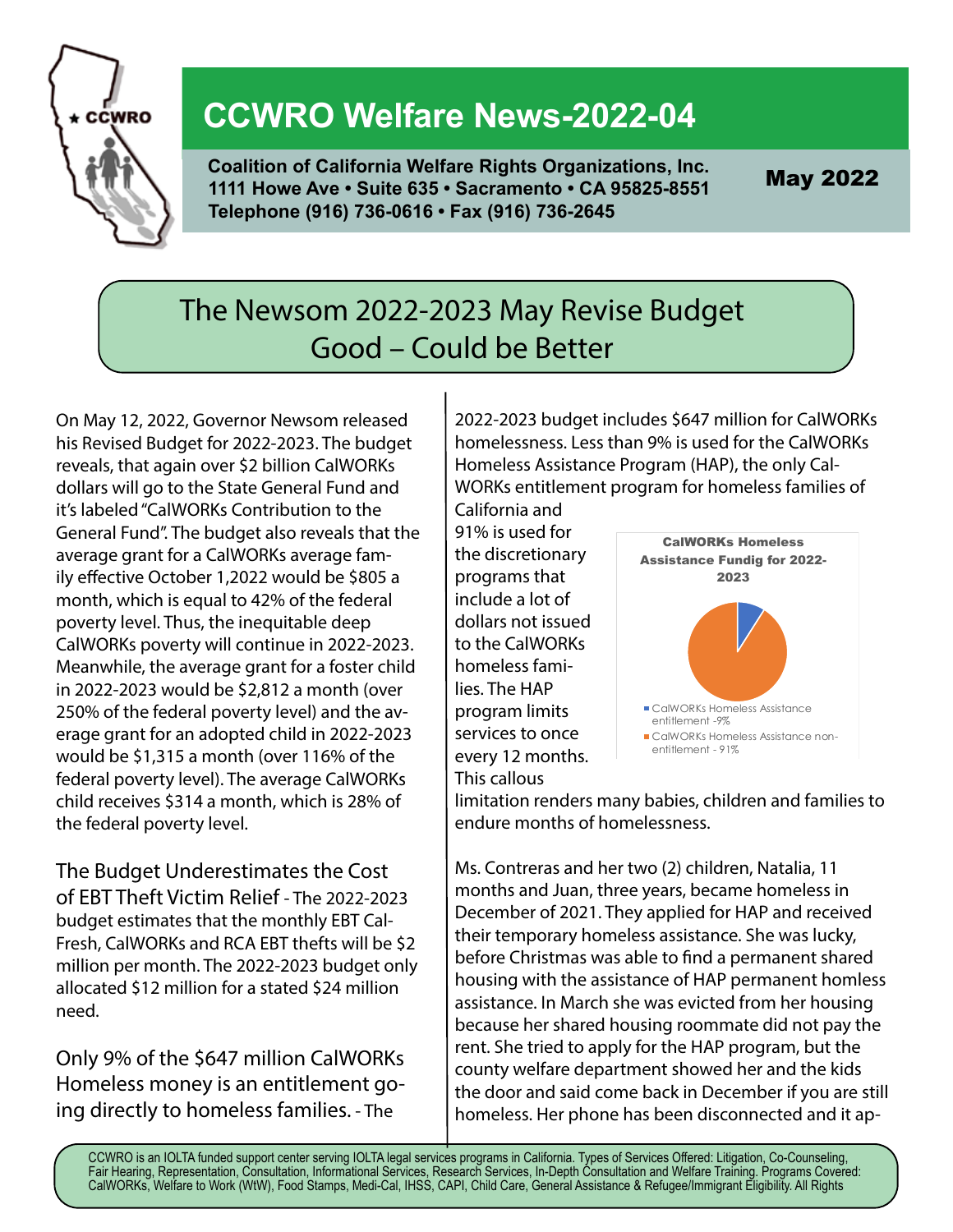pears that Ms. Contreras and her two children have joined the thousands of other homeless families with children because of the mean-spirited restric-



tions contained in the only California homeless program that is an entitlement.

# CalSAWS NEWS

County CalSAWS BenefitsCal requires an email address to access all features of BenefitsCal. Why not a use a user name?

CalSAWS, besides operating in the dark for most part, is also violating federal law by requiring CalFresh applicants to have an email address if they want to use all features of BenefitsCal. Unlike County CalSAWS employees who have email, many CalFresh applicants do not. BenefitsCal could have given public social services applicants a choice to use email or a user name. But the managers of BenefitsCal did not consider applicants who do not have an email address or do not want to give out their email address. To assure equity in the food stamp program in May 27, 2011 USDA FNS released a "Questions and Answer on Online Applications". This guidance says that folks do not

## Governor Proposes 11% CalWORKs Grant Increase

|                | <b>Current Grant Levels</b>           |                                       | <b>Grant Levels Effective 10-22</b>   |                     |                                       |                     |
|----------------|---------------------------------------|---------------------------------------|---------------------------------------|---------------------|---------------------------------------|---------------------|
|                | <b>Region 1 Non-</b><br><b>Exempt</b> | <b>Region 2 Non-</b><br><b>Exempt</b> | <b>Region 1 Non-</b><br><b>Exempt</b> | <b>More Dollars</b> | <b>Region 2 Non-</b><br><b>Exempt</b> | <b>More Dollars</b> |
| <b>AU Size</b> | <b>MAP</b>                            | <b>MAP</b>                            | <b>MAP</b>                            | Eff. 10-22          | <b>MAP</b>                            | Eff. 10-22          |
| 1              | \$579                                 | \$548                                 | \$643                                 | \$64                | \$608                                 | \$60                |
| $\overline{2}$ | 733                                   | 696                                   | 814                                   | \$81                | 773                                   | \$77                |
| 3              | 925                                   | 878                                   | 1,027                                 | \$102               | 975                                   | \$97                |
| 4              | 1,116                                 | 1,060                                 | 1,239                                 | \$123               | 1,177                                 | \$117               |
| 5              | 1,308                                 | 1,243                                 | 1,452                                 | \$144               | 1,380                                 | \$137               |
| 6              | 1,499                                 | 1,425                                 | 1,664                                 | \$165               | 1,582                                 | \$157               |
| 7              | 1,691                                 | 1,607                                 | 1,877                                 | \$186               | 1,784                                 | \$177               |
| 8              | 1,883                                 | 1,789                                 | 2,090                                 | \$207               | 1,986                                 | \$197               |
| 9              | 2,074                                 | 1,971                                 | 2,302                                 | \$228               | 2,188                                 | \$217               |
| $10 +$         | 2,266                                 | 2,152                                 | 2,515                                 | \$249               | 2,389                                 | \$217               |

 *(Cont'd on page 3)*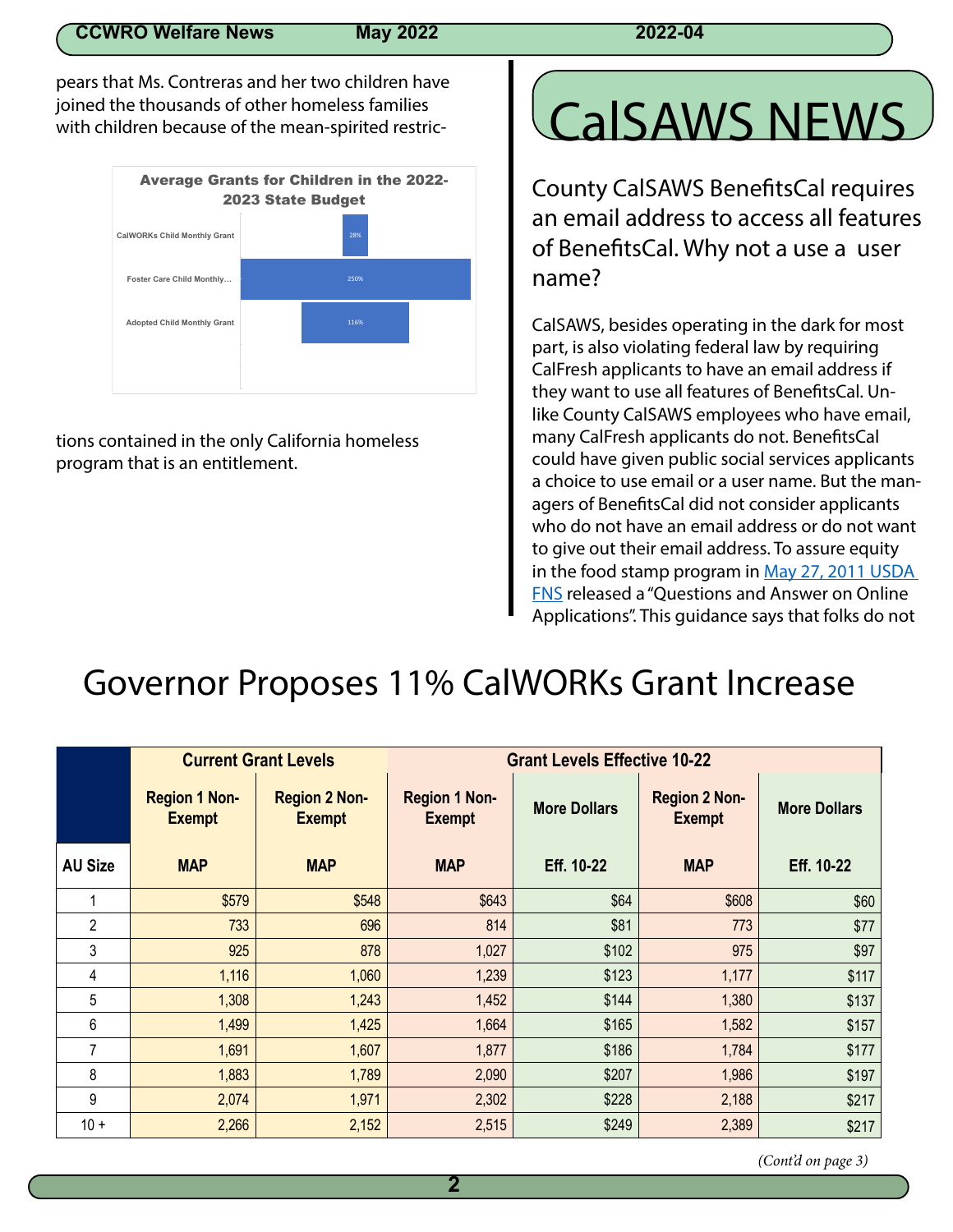### **CCWRO Welfare News May 2022 2022 2022-04**

need an email address to apply. BenefitsCal allows folks to apply without an email address. But there is no ability to use the various features of BenefitsCal, funded with millions of dollars, to help applicants complete their application process.

Transition from Your Benefits Now (YBN) to BenefitsCal is a Nightmare for Beneficiaries - Los Angeles has over 30% of California cases. Many Los Angeles CalWORKs, CalFresh and Medi-Cal beneficiaries had a YBN on-line account for their public benefits case. Effective May 1, 2022, after several delays, YBN died and now YBN users can use BenefitsCal. In the 21<sup>st</sup> century one would think that the YBN account could migrate to BenefitsCal without blinking an eye. Well, in order to activate a YBN account in BenefitsCal Los Angeles CalWORKs, CalFresh and Medi-Cal beneficiaries must (1) enter their YBN account information; (2) enter the mobile phone number that YBN has; (3) set security questions just like they did for YBN and (4) verify the email address and phone number at the same time. To verify the new account beneficiaries must enter numbers texted on the mobile phone and numbers emailed to the beneficiary at the same time. While the creators of this complex system may have smart phones, many beneficiaries do not have the IT gadgets that the BenefitsCal programmers have and many beneficiaries are unable to create an account in this complicated migration system created by apathetic counties.

It is well known that CDSS and DHCS, the single state agencies responsible for the administration of the SNAP, TANF and Medicaid programs, have no control over what California counties do.

### CalSAWS Charges CDSS over 40% more for the same change that CalWIN charges – On March 14, 2022, CDSS asked CalSAWS and CalWIN to estimate costs for certain changes in forms; CF 377, CF 377D, CF 377, 4SAR, CF 377.1A, NA 960Y SAR and NA

960X SAR. CalSAWS estimated costs at \$138,469 and it would need 9-12 months to do the form updates. CalWIN said it would cost \$60,000 and it could be done within 6 months to do the same IT work..

How much money and how many IT hours would CalSAWS need to delete the number "18" (years) and replace with number "19" (years)? \$100,000 to \$500,000 and it would take from 700 to 3,500 hours. – On March 4, 2022, CDSS asked CalSAWS how much it would cost to automate AB 2052 authored by Assemblymember Quirk-Silva. Current law provides that a child who is 18 years of age can continue to receive Cal-WORKs if they can prove that they would complete their high school requirements by the time they become 19. AB 2052 provides that a child who is 19 years of age can continue to receive CalWORKs if they can prove that they would complete their high school requirements by the time they become 20. CalSAWS contends that it would cost from \$100,000 to \$500,000 and it would take from 700 to 3,500 hours to change age "18" to age "19".

How much and how many IT hours would CalSAWS need to delete all resource tests for CalWORKs and delete the 100-hour rule? \$100,000 to \$500,000 and it would take from 700 to 3,500 hours. SB 996 would repeal those limitations on assets with regard to eligibility for CalWORKs, thereby eliminating the consideration of an individual's or family's assets as a condition of eligibility for CalWORKs. The bill would also make conforming changes to other provisions. This bill would repeal the 100-hour standard described above for purposes of determining a child's deprivation of parental support or care due to the unemployment of their parent. The bill would also make conforming changes to other provisions.

Does changing ages from "18" to "19", changing dozens of asset tests, and the 100-hour rule require the same costs and the same time period? Something smells here.

**3**